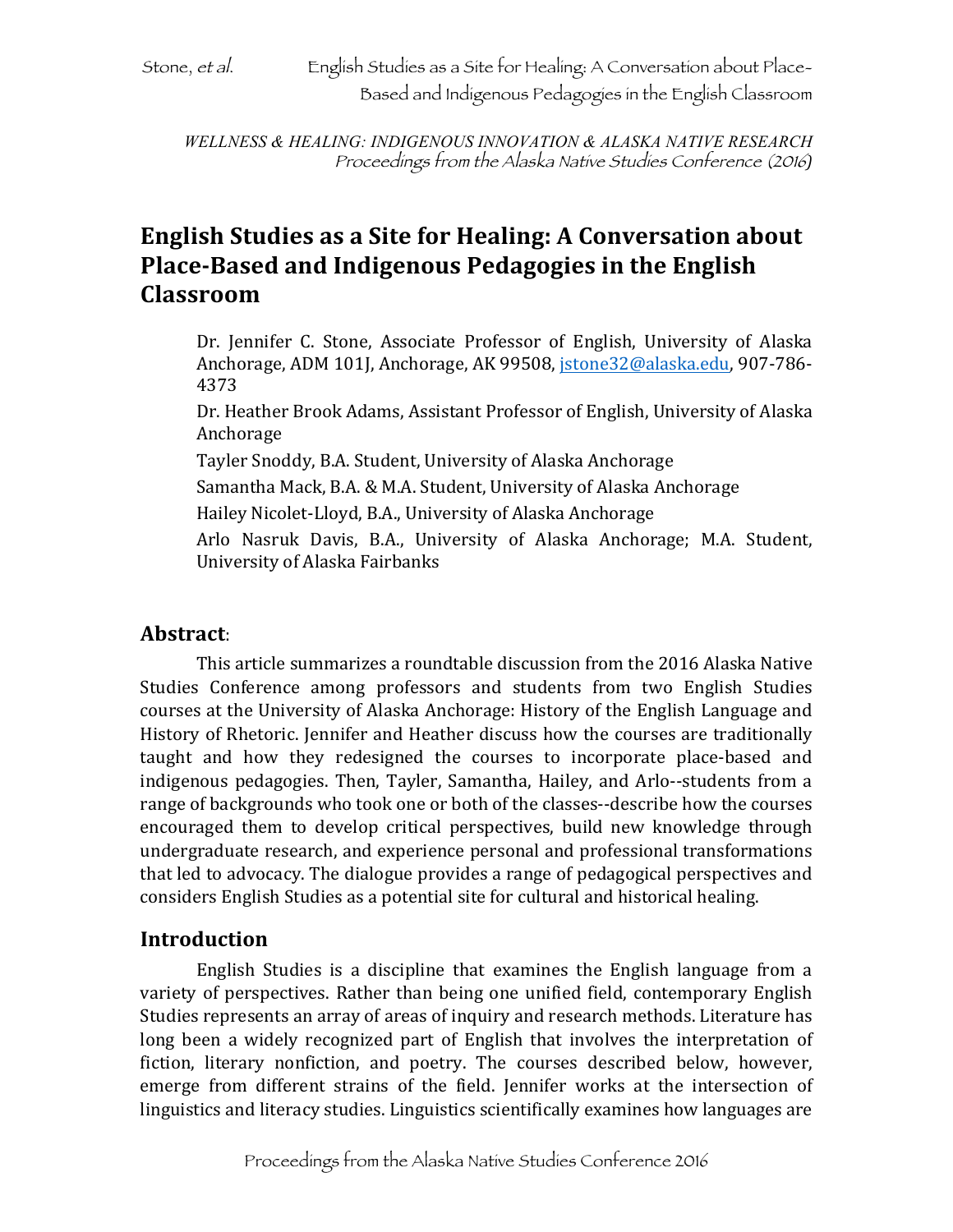learned, how they work, and how they vary over time and across groups. Similarly, literacy is studied as a nuanced social practice that is shaped by cultural, political, economic, technological, and historical factors. Heather's specialty is rhetoric and writing studies, interconnected traditions that focus on both theory and teaching. Rhetoric--what has traditionally been the study of speaking, writing, and persuading--has its theoretical roots in ancient Athens and is enjoying a contemporary renaissance as college-level students are asked to hone their writing and communication skills across a variety of contexts and media and for varied purposes. 

From an Alaskan perspective, English Studies has been and continues to be an especially problematic field. Although critiques of the literary canon have grown over the past several decades, the bulk of literary studies still tends to focus on non-Alaskan, non-Alaska Native, and non-indigenous literatures. Whereas linguists have engaged in important work documenting Alaska Native languages, indigenous languages more broadly, and local Englishes, few scholars have examined the historical relationship between English and Alaska Native languages. Writing and literacy-related courses tend to value developing standard English, print-based literacies, and dominant forms of written communication, and tend not to include indigenous perspectives. And rhetoric tends to value classical Greek and contemporary Western perspectives, not systematically attending to indigenous points of view. English education at all levels has been especially problematic from a historical standpoint in Alaska. Ranging from the English-only policies of Sheldon Jackson's era to removing children from their families to live in English-only homes and boarding schools, the practices of English education have had devastating effects on local communities, cultures, and languages starting in the late 1800s and extending well into the 1900s. Although such overtly violent practices are no longer condoned, their effects linger. Today, different practices have emerged that are equally problematic, such as lack of inclusion and lack of encouragement to engage with Alaska Native ways of knowing and being. Clearly, we have a lot of healing to do.

As English educators, Jennifer and Heather have sought to interrupt the longstanding practices of English Studies and English education by reframing their English courses as sites for healing. For the 2016 Alaska Native Studies Conference in Anchorage, they invited four of their students--Tayler, Samantha, Hailey, and Arlo--to join them for a roundtable discussion of the courses. Below is a summary of the roundtable discussion. First, Jennifer and Heather describe the specific changes they have made in their History of the English Language and History of Rhetoric classes to incorporate place-based and indigenous pedagogies. Then the students reflect on the impact of these changes to their curricular and instructional experiences. Together, the group provides a range of perspectives on these pedagogical shifts and considers English Studies as a potential site for healing.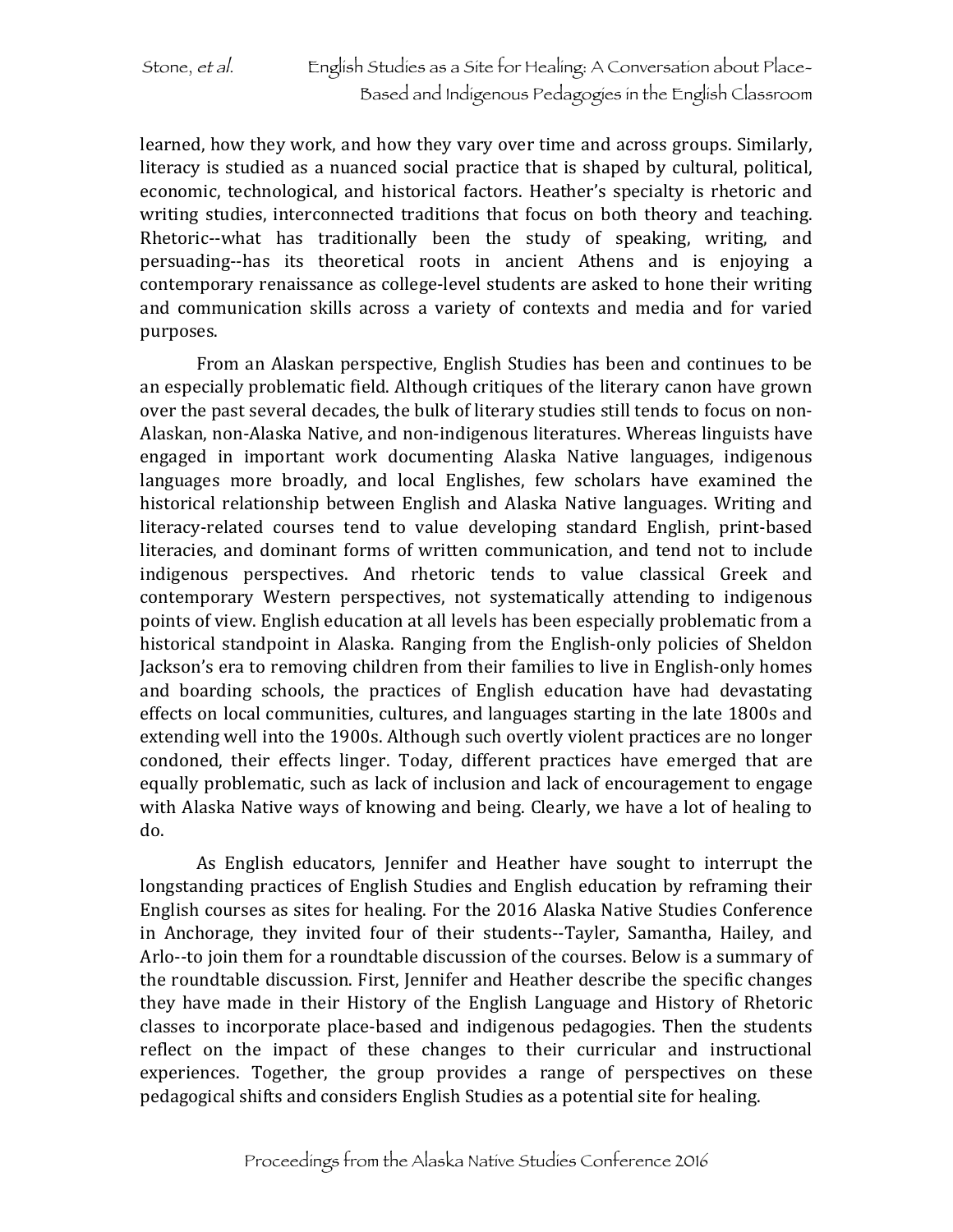### The Classes: History of the English Language and History of **Rhetoric**

Shortly after coming to Alaska, both Jennifer and Heather recognized that traditional approaches to their history-related courses were inappropriate for an Alaskan context. They have taken different approaches to transforming their pedagogies to better address place in their teaching and account for Alaska Native histories and knowledges in their classrooms. Jennifer's approach to transforming History of the English Language was gradual; over the course of nine years, she slowly made the history of English in Alaska increasingly central to her class as she built her own understandings of Alaska and Alaska Native contexts. Heather, with mentorship from Jennifer, shifted her curriculum more quickly, and relied on her students' experiences and perspectives as well as collaboration with local experts to supplement her inquiry-based approach. In implementing these curricular shifts, Jennifer and Heather have attempted to reframe their English Studies classes as sites for healing by acknowledging the difficult histories that have shaped and continue to shape Alaska, incorporating Alaska Native perspectives and ways of knowing into their courses, and engaging students in undergraduate research projects that reframe the histories of English and rhetoric. Jennifer and Heather recognize their limitations as non-Alaska Native scholars originally from places other than Alaska. They recognize the inherent problems of Western traditions of research and representation and are committed to collaborating with students and community members from a broad range of perspectives. They view these courselevel projects as one piece of a larger re-envisioning of English Studies that can play a necessary part in historical healing in Alaska.

### **How Are These Classes Traditionally Taught?**

Traditionally, courses on the history of the English language tend to focus on linguistic shifts in the English language over time, canonical texts that exemplify major periods, the emergence of standard varieties of the language, and the impact of contact with other languages on English. The story of English as told in most of the major textbooks is a classic underdog tale, where English triumphed over major invasions from Vikings and Normans to eventually become the global *lingua franca*. Such accounts of the history of English are problematic in that they downplay social and cultural aspects of the history of language, including the impact of English on indigenous cultures and languages. In short, as Morse-Gagné argues, the history of the English language is "the quintessential colonial course"  $(23)$ .

Historical accounts of English typically are broken into four major eras, each marked by significant shifts in the language and in the sociopolitical contexts of English's use. The Old English era is marked socially by the formation of the English language by Anglo-Saxons from northern Europe, as well as from a series of Viking invasions that brought Old English into intensive contact with Old Norse.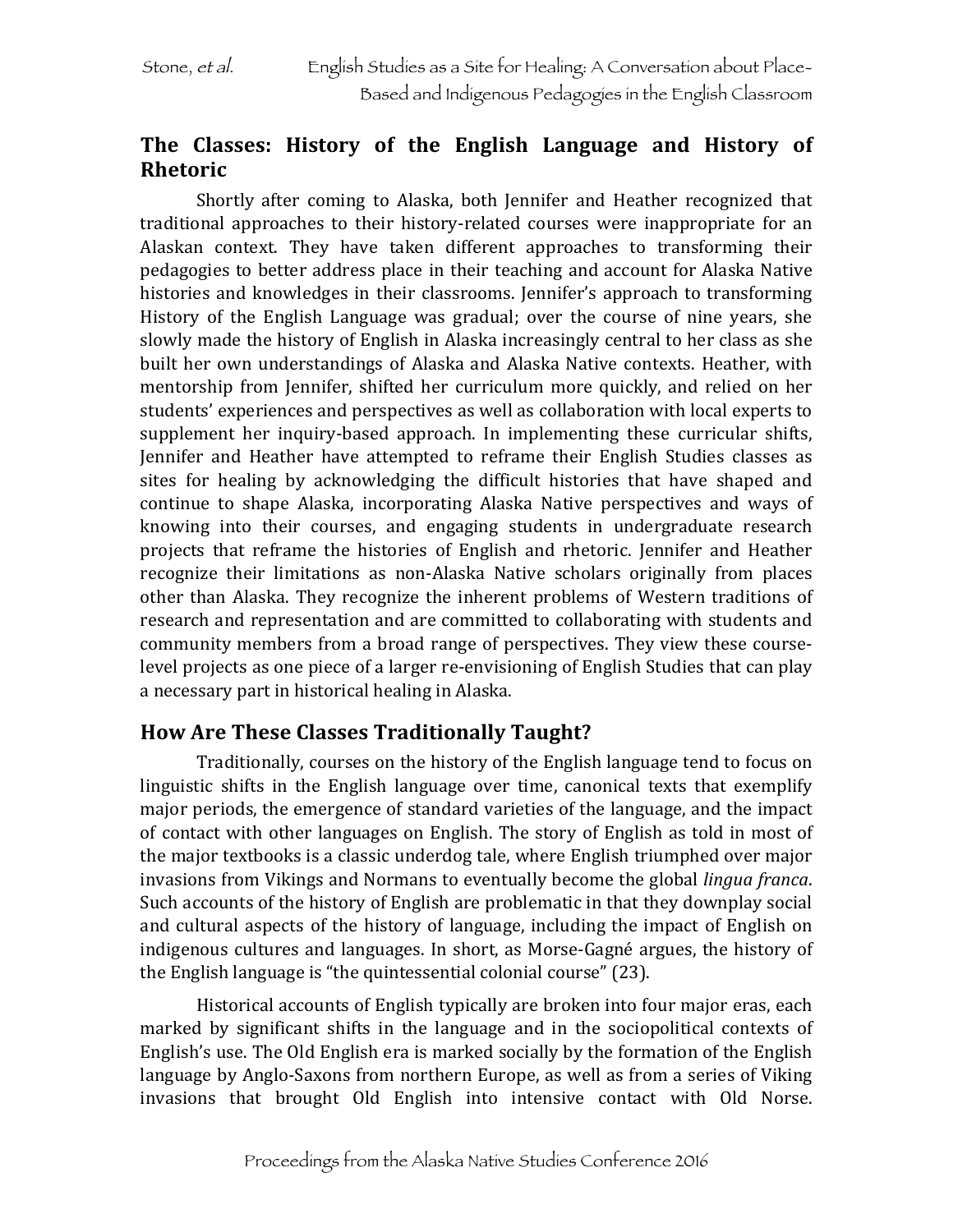Linguistically, accounts of Old English tend to focus on the more extensively inflectional grammatical system from the English we use today. The Middle English era emphasizes the impact of the Norman Invasion on English, where the language absorbed thousands of Norman French words, as well as the gradual extraction of English from Norman and Roman Catholic control. The Early Modern English period is often touted as the pinnacle of the language. This is the era of the English Renaissance and the global colonial export of English. Linguistically, accounts of this era emphasize the Great Vowel Shift, the impact of contact with global languages on English, and the growing impact of geographical separation on the language. The Late Modern English period emphasizes the establishment of national varieties of English, in particular documenting the difference between British and American varieties of the language.

Accounts of each of these eras tend to emphasize the "internal" linguistic history of the language over the social history of the language (Buck, 2003). What little social history is included tends to emphasize the triumph of English over invading languages and the inevitable spread of English, while downplaying the impact of English on indigenous languages and cultures. Such accounts also tend to view language contact solely in terms of the impact of contact on English rather than on the impact of English on the languages it came into contact with or the relationships that developed between English and other languages as the language spread globally.

Similarly, History of Rhetoric courses traditionally figure rhetoric as the quintessential Western scholarly pursuit, emerging in Ancient Athens alongside, because of, and in response to the birth of Western democracy. For many years, the traditional origin story of the field would begin with Plato and Aristotle, men with privilege who cultivated the theory and teaching of oratory and persuasion that would come to be central to the rise and fall of ancient Greece and Rome. Rhetorical education traditionally involved having (male) students learn and practice effective speaking and writing in order to fulfill their aspirations of being great statesmen.

Rhetoric remained a central part of education for centuries, expanding beyond Greco-Roman and European contexts to become part of, for example, U.S. education. Although the way that rhetoric has been studied and taught has changed greatly during the past two millennia, until the late twentieth century rhetoric was thought to only pertain to (White) men who wrote or spoke from positions of power. Rhetorical scholars examining feminism and race were some of the earliest objectors to this restrictive notion of rhetorical history, positing that women and non-White individuals, too, have long practiced rhetoric, even if they were never invited to partake in "official" sites of rhetorical education. Indigenous scholars are helping to rethink rhetoric's boundaries from their areas of expertise, asking what peoples and practices continue to be left out of the rhetorical tradition and how studying rhetoric with indigenous questions and concerns in mind can add to the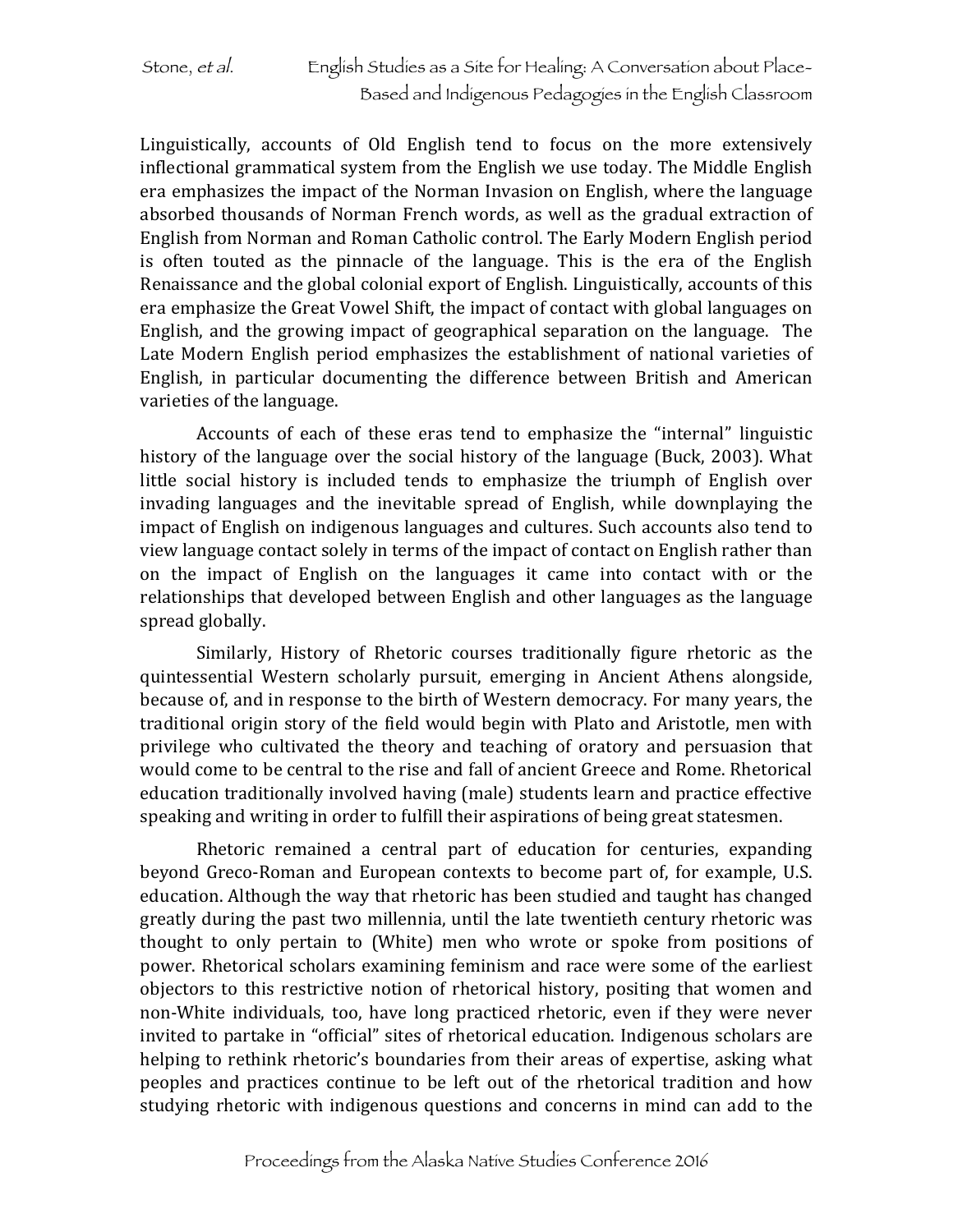#### field's understanding of communication (Baca and Villanueva, 2010; Lyons, 2000).

Despite these new approaches, often the history of rhetoric is taught in a relatively traditional, conservative, and, thus, exclusionary manner (Jackson, 2011). Revising this history can be time consuming, overwhelming, and problematic in that no course could ever teach all aspects and iterations of rhetoric. Many scholars replicate the "narrow arrow from Greece to the Americas" approach to teaching rhetoric's history because of these challenges (Powell, 2011, p. 122). When such foundational courses are not revised, however, they are complicit in what Rhetoric and Composition scholar Driskill (2015) calls a "discipline [that] participates in not only a physical occupation of indigenous lands but also in intellectual colonialism"  $(p. 57-8)$ .

Both of these history-oriented courses traditionally overlook Alaska as a unique and valuable place for understanding English and rhetoric as socially significant sites of language change, education, and use. Also, Jennifer and Heather aspire to have their curricula be culturally relevant to their student body, which reflects the diversity of Anchorage and Alaska. Both Jennifer and Heather recognize that universities are often sites for excluding non-Western epistemologies and also see English Studies as a prime area for calling attention to the cultural contributions and epistemologies of Alaska Native communities in the various language practices of this region. Further, they wish to guard against perpetuating colonial ideologies, which could easily happen if they chose to *not* bring questions of power, exclusion, and violence to bear on these histories of language use and education as they focus on the local and regional. Instead, they seek to equip students to begin to recognize and position themselves vis-a-vis pervasive and unspoken epistemologies of academia that privilege the Western experience of language dominance. In other words, Jennifer and Heather see themselves as always already part of the history of English Studies as a colonial practice, and they consider themselves responsible to make those practices apparent in their classrooms. They also see their courses as potential sites for building critical capacities and action.

### How and Why Have the Courses Been Changed to Include Place**based and Indigenous Pedagogies?**

Jennifer and Heather's course revisions were informed by local and international calls to incorporate place-based and indigenous perspectives into academic conversations. Locally, Breinig has suggested that "we [at UAA] have an opportunity and an obligation to educate all our students about Alaska Native histories and contemporary [Alaska Native] organizations and contributions" (Kalytiak, 2015). Breinig  $(2014)$  has argued that UAA students, responding to the disparity between the number of Alaska Native students enrolled at the institution and the relative dearth of "courses directly related to their histories, cultures, or languages" became the impetus for creating the Alaska Native Studies program at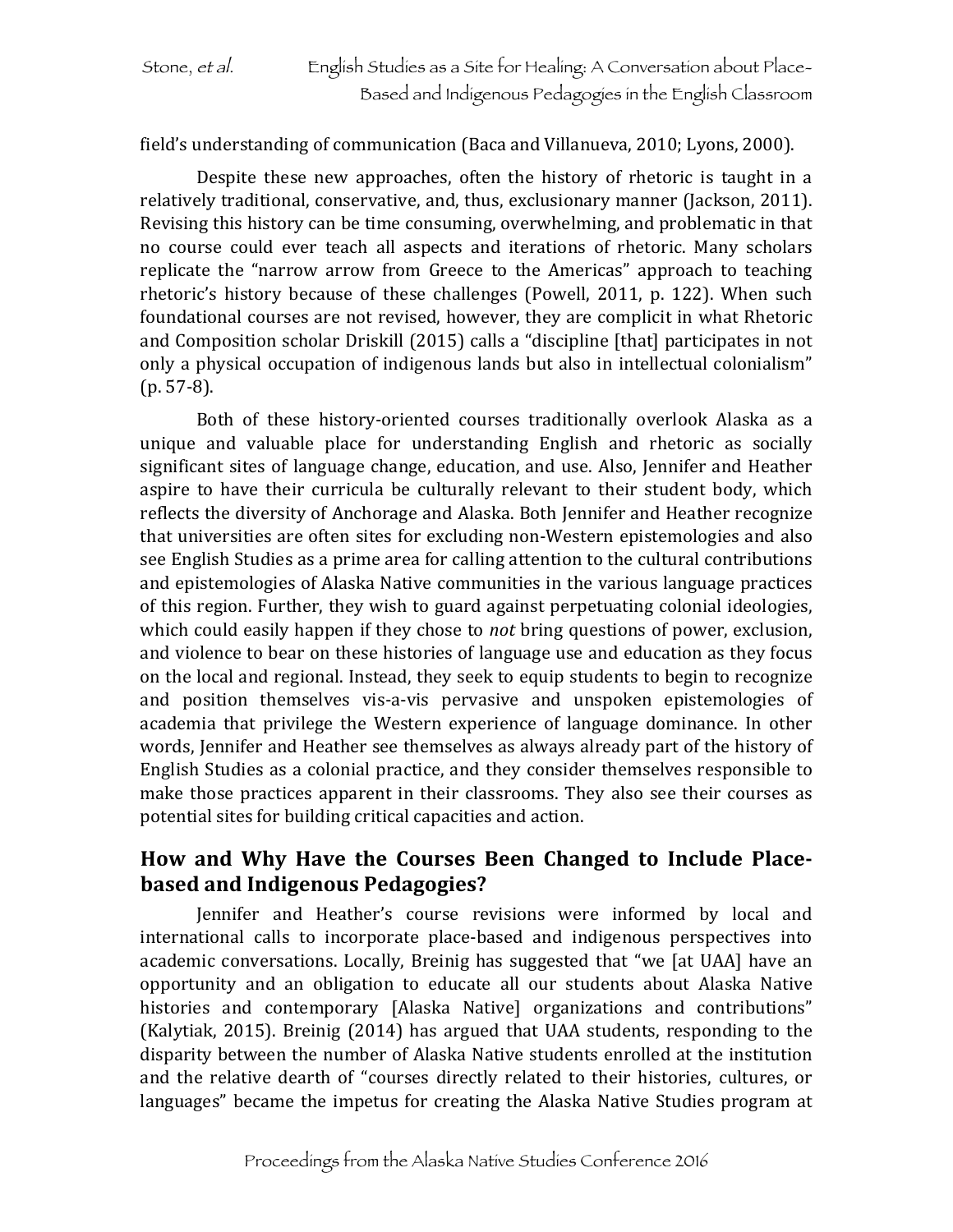UAA in the  $1990s$  (p. 11). Extending the opportunities for students to see how Native ways of knowing intersect with other (traditionally Western) sites of knowledge creation *outside of Native Studies courses* seems to be one opportunity for remaining institutionally responsive to the legitimate concerns of students at the university. Such calls to action are part of a larger conversation about decolonizing the university. The course revisions described below attempt to engage in what Mignolo  $(2007)$  refers to as "epistemic delinking" or the rigorous practice of "learning to unlearn" (p.  $485$ ) that can eventually "fracture the hegemony of [colonial] knowledge and understanding" (p. 459).

Since moving to Alaska ten years ago, Jennifer has transformed her History of the English Language course to incorporate place-based and indigenous pedagogies. Over the years, she has learned about the history of English in Alaska from students, friends, elders, research participants, and the sparse scholarship that exists on the subject, and she has increasingly emphasized the history of English in Alaska in her curriculum. She also has participated in a number of professional development opportunities that have helped her to reshape her curriculum, including taking Yup'ik classes at UAA and the Alaska Native Heritage Center, attending a subsistence and language camp in Kali (Pt. Lay) through Ilisagvik College, and participating in the Stop Talking professional development series at UAA. Each of these experiences enabled Jennifer to re-envision her course as a site for healing. These strategic shifts place Alaska at the center of the curriculum by situating Alaska in the long history of English in the world and in the United States, foregrounding historical struggles that have emerged from English's presence in Alaska, and engaging students in undergraduate research about the history of English in Alaska (see Stone, forthcoming). Together, these shifts in curriculum and instruction attempt to engage in "rewriting and rerighting" the history of English in Alaska (Smith, 2012, 29).

First, Jennifer has situated Alaska in the long history of English worldwide and in the United States, and she has asked students to look for examples of differences in sounds, words, grammar, and discourse patterns that are unique to Alaska. This aspect of the course sets the stage for turning to the history of English in Alaska, makes connections between the long histories of English and Alaskan contexts, and builds students' analytic repertoires. These initial accounts of the history of English introduce students to the grand narrative of English while also complicating that narrative and contextualizing Alaska in the story, thus priming students for later critique. In a sense, the first part of the course is quite traditional, but it provides a shared backdrop for the subsequent interrogation of history.

Second, Jennifer has developed a unit that highlights the historical struggles, events, periods, and people that have shaped English in Alaska. The unit emphasizes that English is a historical newcomer to Alaska, examines historical legacies of language ideology in Alaska, and unpacks how these ideologies continue to affect people today. This history is not of English alone, but of English in relation to the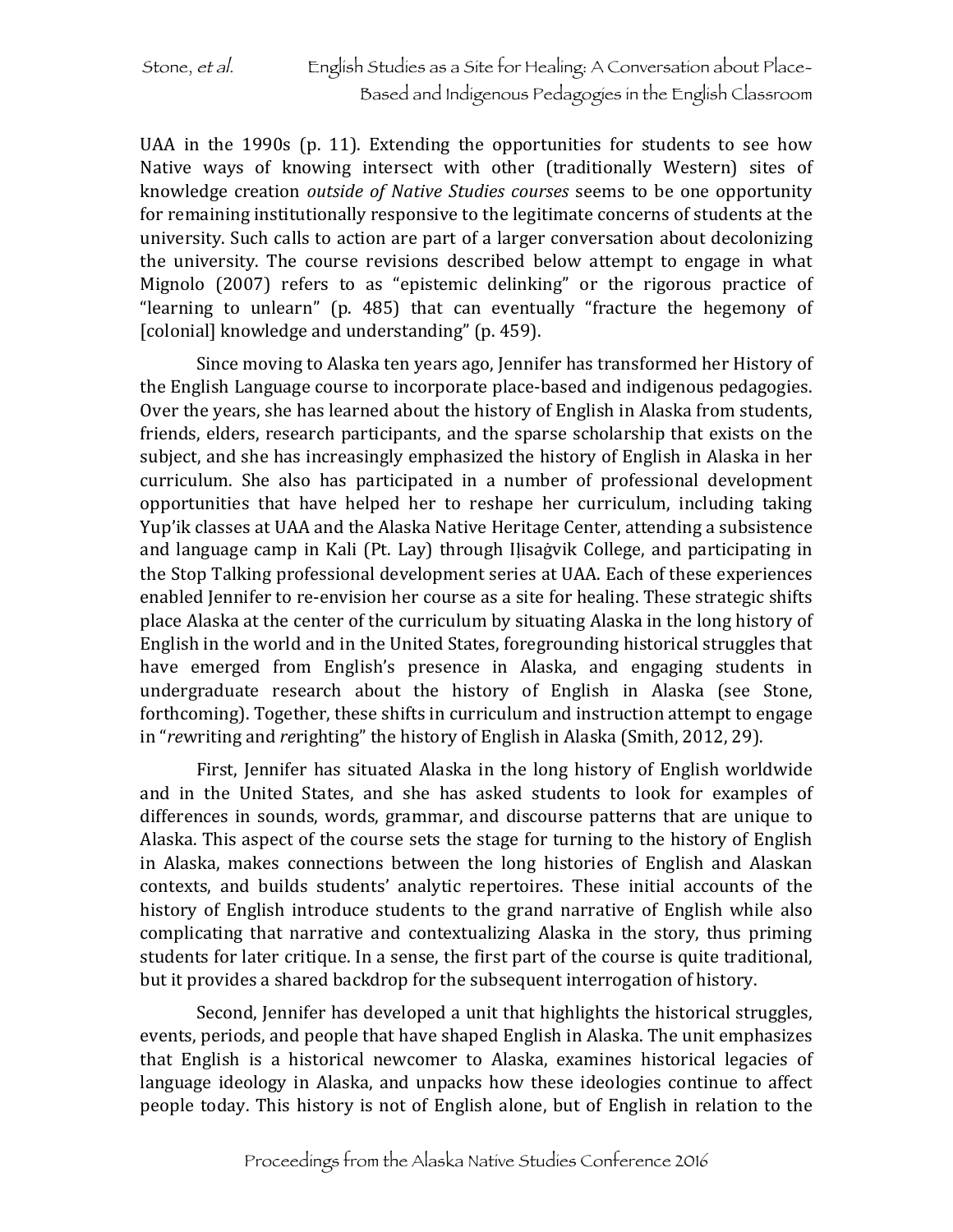myriad Alaska Native languages that have been spoken in the area for thousands of years as well as to many languages that have come to Alaska with immigrants and refugees from around the world. The unit introduces students to Alaskan texts that challenge the grand narrative of English, such as Dauenhauer's historical comparison between the religious and educational language policies of Russian Orthodox and American Presbyterian missions in the 1800s (1997) and Twitchell's closing address for the 2013 Alaska Federation of Natives where he advocated for adding Alaska Native languages as official languages of the state. The unit asks students to critique and even "unlearn" the grand narrative of English while considering their own impact as English speakers in Alaska.

Third, Jennifer has incorporated an undergraduate research project where students investigate English-language artifacts that are somehow related to Alaska. The research project unfolds throughout the course, starting with Jennifer modeling her own inquiry into a photograph from St. Mary's Mission that was taken in 1914 where a group of students sits in front of a sign that reads, "Please, Do Not Speak Eskimo." Students then choose artifacts of their own that they find compelling; their selections have included literary works, historical documents, government texts, cookbooks, speeches, video games, and Facebook posts. Many students have selected texts that highlight the relationship between English and Alaska Native languages. They then examine their artifacts from historical and linguistic perspectives, culminating with a public showcase of their research. As a whole, the student research projects explore the complexity of English in Alaska, ranging from celebrating great English-language literature that has been inspired by the unique Alaskan landscape to exposing the destructive educational, religious, and government practices that continue to threaten many of the indigenous languages and cultures of Alaska. This project invites students to produce new knowledge about Alaska, engages students critically with the history of English in Alaska, and asks students to unpack their own positionalities in relation to language in Alaska.

After thinking about the calls for responsivity described above and discussing Jennifer's course revisions, Heather was encouraged to make Alaska Native rhetorics an integral part of her approach to teaching History of Rhetoric. The official curriculum description of the course foregrounds "study of significant Western rhetorical theories and practices from ancient Greece to contemporary culture" that puts "emphasis on the evolution of rhetorical knowledge and on the historical relationships between rhetoric and culture." Heather found herself asking the following questions in relation to this description:  $(1)$  Why are only Western rhetorical theories part of this course?  $(2)$  Why is this history configured as an "evolution" that suggests progress over time?  $(3)$  What is meant by the word "culture" (singular) in this definition? (4) What experiences, practices, and epistemologies that are relevant to contemporary Alaskan peoples--especially Alaska Native peoples--have been excluded from this description? And (5) How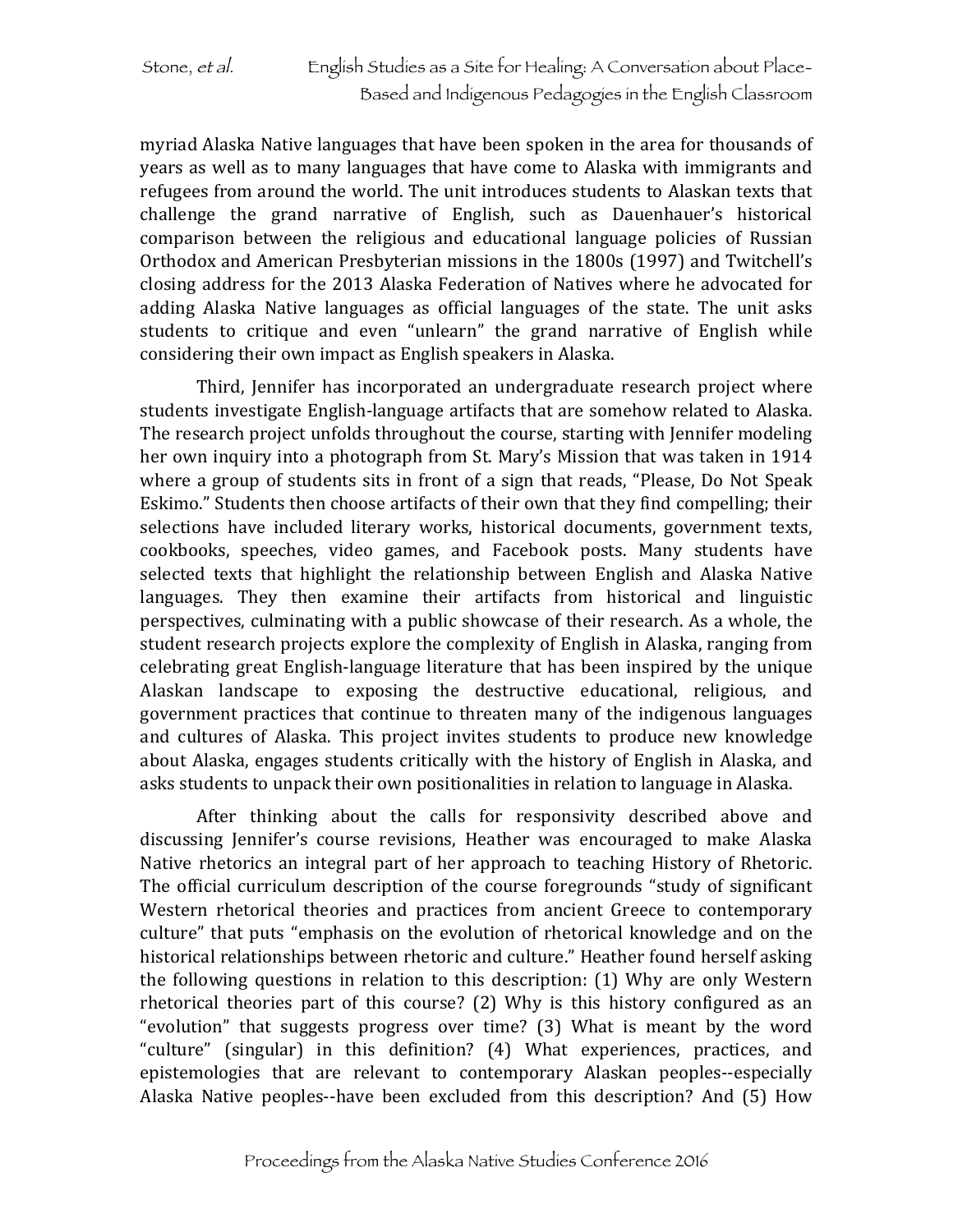might this course be more responsive to UAA students?

Heather sought to bring inquiry-as-intellectual-discovery more fully to bear on the delivery of the course and thus shifted the course goal from a statement (Learn about major contributions to the evolving rhetorical tradition) to a question (How do Alaska Native ways of knowing encourage rethinking the history of rhetoric?). Also in the spirit of inquiry, a hallmark of the course was a student-led inquiry project in which Heather asked students to create questions and work in dyads to interview self-identified Alaska Native students. The interviews, which the class came to refer to as "conversations" were meant to allow each dyad to reflect upon what "rhetoric" and "rhetorical practices" look like among Alaska Native peoples and, just as importantly, to open up a discussion space between students and participants. From the start, the shifts from survey to inquiry and from lecture to student-led discovery encouraged students to learn experientially and thus move toward delinking. The student interviews were a way to listen to Alaska Native perspectives and to put those perspectives into conversation with Western narratives of rhetoric. In other words, Heather's approach was more about process than product. The class's reading of Smith's *Decolonizing Methodologies* (2012) in preparation for student-participant conversations compelled students to question the move toward labeling and claiming expertise that is so central to the typical university classroom.

Additionally, Heather relinquished "space" (on the course reading schedule, during class time, and in relation to student writing projects) that would have otherwise been devoted to traditional rhetorical study in order to encourage learning about decoloniality as a habit of mind and epistemic practice. For example, in addition to reading Smith's book, students read and discussed "Different Knowings and the Indigenous Humanities" (Coleman with Battiste, Henderson, Findlay, & Findlay, 2012) and selections from the proceedings of the 2013 Alaska Native Studies Conference. These readings and subsequent discussions helped the students understand rhetoric and rhetoric's history *in relation to* educational practices that dismiss or purposefully engage with questions of indigeneity, thus widening the range of purposes the course could serve for those enrolled. In their final projects, students reflected less on what "facts" they learned about rhetorical history and instead focused more on making a persuasive case for why rethinking the history of rhetoric in relation to Alaska Native ways of knowing is a worthwhile endeavor in the English classroom.

Heather attempted to infuse the classroom with collaboration meant to embrace what Mignolo (2007) describes as "build[ing] structures of knowledge that emerge from the *experience* [...] of marginalization that have been and continue to be enacted through colonial thinking" (p. 492; emphasis added). Toward that end, during the course planning stage, Heather sought feedback from Maria Shaa Tláa Williams, head of the UAA Native Studies Department, and participated in on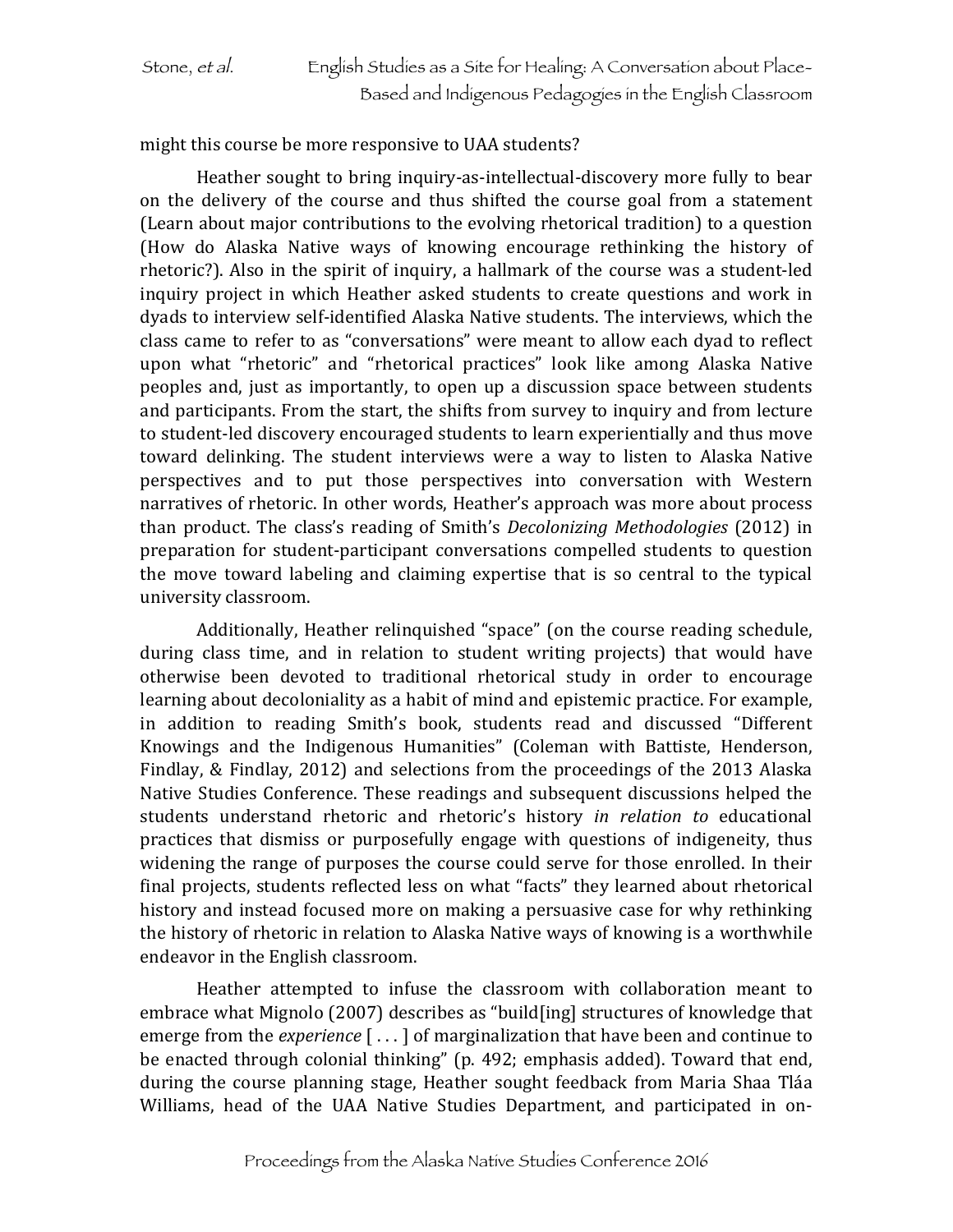campus professional development related to decolonized methodologies. She also collaborated with Loren Anderson, Cultural Programs Manager at the Alaska Native Heritage Center, in order to devote two class sessions to what Anderson refers to as "cultural training" that helped to prepare students for recognizing that all people have culture even when that culture (e.g., Whiteness) seems invisible. These sites of collaboration have served as building blocks toward cross-cultural understanding, a project that Heather recognizes she will need to work on throughout her career. In other words, collaboration in this instance is not meant to ensure Heather's mastery over "new" course content, but rather serves as an opportunity to practice deep listening to the perspectives and stories of others and to model how that listening can be a valuable practice in the post-secondary classroom. Such a stance can result in less coverage of course topics as well as less closure (and more questions) by the end of a semester; Heather considers these "sacrifices" to be worthwhile in pursuing alternate approaches to English Studies courses that are responsive to student/local communities' needs and, thus, serve as potential sites of healing.

### **An Alaskan Approach to English Studies: Student Perspectives**

During the roundtable discussion, Jennifer and Heather posed four questions for students to consider: (1) What was different about taking this class as compared to other English classes that you have taken? (2) From a student perspective, what is one example of place-based or indigenous pedagogies being used in the class(es) that stood out to you? (3) What is one way in which this class was challenging for you, given its local focus? (4) How could you take your learning from these classes into your future personal, school, and/or work lives? Based on the students' responses to these questions, Jennifer and Heather identified three major themes about the impact of place-based and indigenous pedagogies on students' learning: gaining critical perspectives, building new knowledge through undergraduate research, and experiencing personal and professional transformations that led to advocacy.

### **Gaining Critical Perspectives**

First, the students shared that this pedagogy helped them to gain critical perspectives about English Studies that destabilized their sense of what they knew. Each of the students identified specific course experiences that challenged and shaped their understanding of English Studies in Alaska, including open dialogue, informal check-ins, and specific curricular materials. Arlo highlighted the format of discussions as central to his learning process. As he stated, in order to have discussions around difficult topics, such as the violence inflicted by the dominant white male Christian culture on women and non-white people globally, the class needed a forum that allowed for conflicting views, unexpected ideas, and equitable allocation of time. Heather created such an environment, which was the most unique aspect of the class design. Arlo also remembered getting pretty stirred up in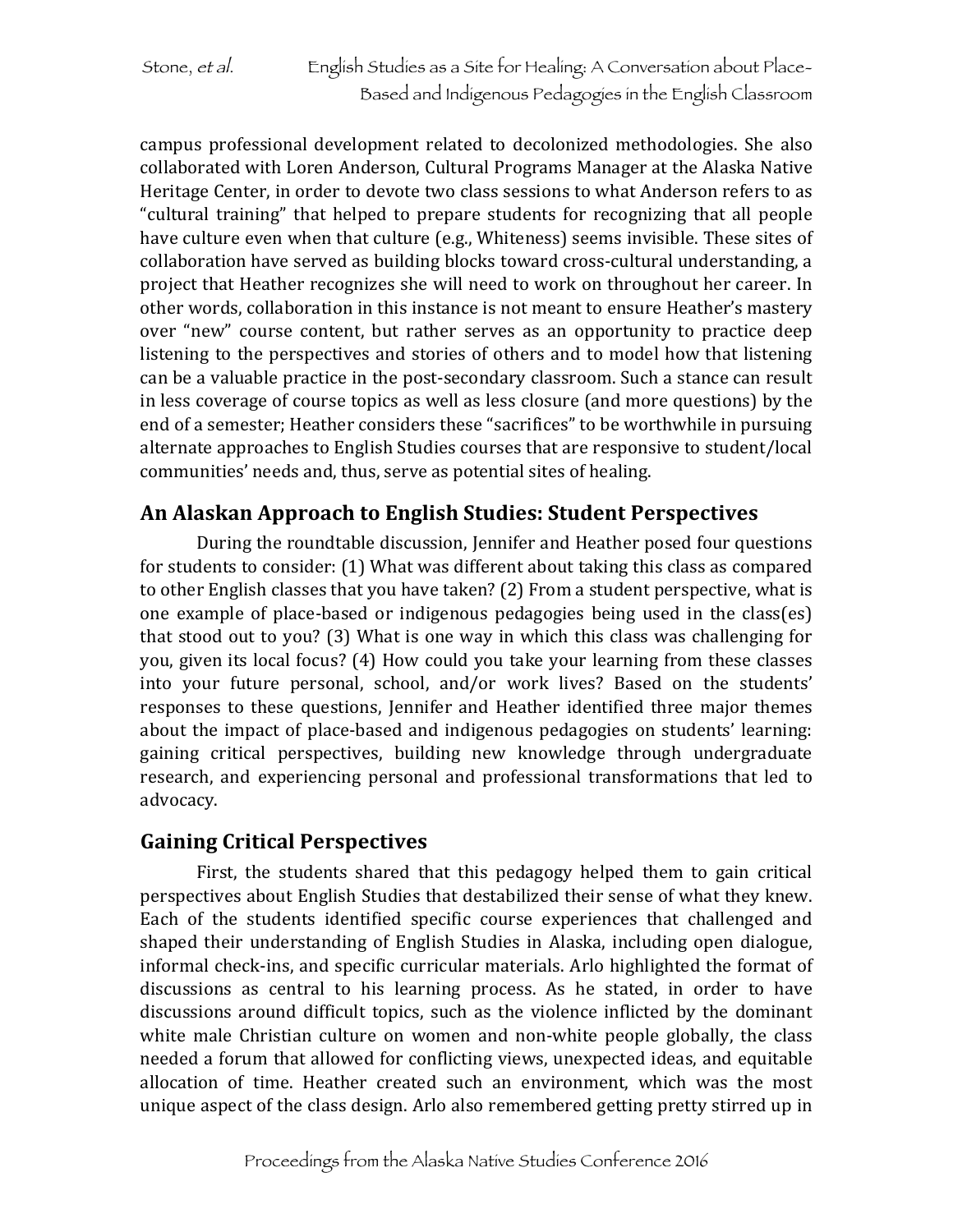class at some points when the group was designing the interview. It was challenging for him to integrate these new feelings, thoughts, and perspectives with his cultural identity. He remembers that he got quiet in class for a while, unsure of how to navigate a newfound validity. Heather noticed and checked in with him, and, according to Arlo, her encouragement helped him. Additionally, several students pointed to curricular materials that supported their learning. For instance, Tayler shared that in History of English, the students watched an address by Lance Twitchell that really stood out to her. The format of the speech tied in to the class well, since oral tradition is often a major part of communication in indigenous cultures. The most meaningful part of Twitchell's speech was when he stressed the importance of valuing culture and language and of not getting discouraged and giving up hope. Samantha also observed that one example of place-based pedagogy that was used in History of English was the examination of English language in Alaska. The class read several articles about the history of English in Alaska, how different groups used it as a colonial language, and how English has had a harmful effect upon the Native languages in Alaska. She reflected that it was really interesting to actually explore English in the location in which the students were speaking it. In short, practices such as organizing effective discussions, checking in with students, and selecting meaningful curricular materials created opportunities for students to engage with multiple perspectives on the histories of English and rhetoric in Alaska.

Several students specifically described the significance of including Alaska and Alaska Native issues into the classes. As Hailey stated, in most English classes, Alaska really isn't on the radar. Most English classes do not require students to engage in material by Alaskan writers or about Alaska. She found it strange to take classes that felt so relevant, so pertinent to her existence here and now, in her hometown of Anchorage. It was different to realize that, though she had lived in Alaska all her life, she had never really seen Alaska. She never realized how many rich cultures and languages exist in Alaska and how many of those languages and cultures have been decimated by a lack of understanding and compassion for different ways of living, thinking, and knowing. Samantha also observed that the main difference between Jennifer's History of English Language class and other English classes that she had taken throughout her time in college is that History of English focused on Alaska and the indigenous peoples there. Until she took the class, other than Dr. Breinig's classes on Alaska Native and American Indian literatures, she had never taken a college-level English class that privileged Alaska in any way, either in the course readings or class discussions. Jennifer structured the class so that her students both read scholarship about the presence of English in Alaska and also discussed the harmful effects of English in Alaska as a colonial language. English studies has historically tended to value the canon, and to reject study of any noncanonical texts. However, the History of English class did exactly the opposite; the class studied several texts that were extra canonical and discussed the fallacies in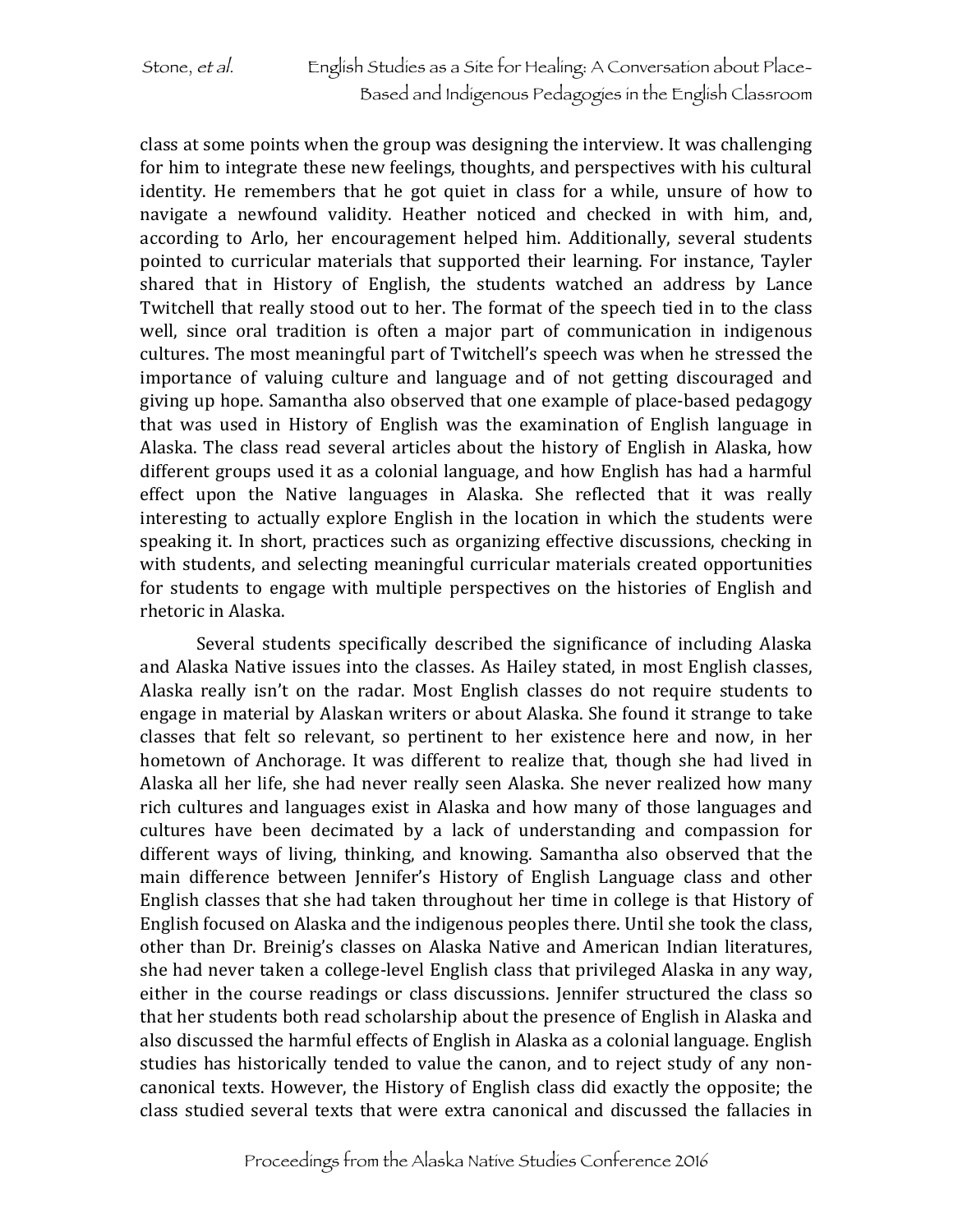the historical privileging of the canon. As these observations from Hailey and Samantha illustrate, place-based and indigenous pedagogies positioned students' local contexts at the center of the curriculum, which allowed them to see Alaska in new ways. The shift in curriculum simultaneously illuminated the diversity of languages, cultures, and rhetorical and literary traditions in Alaska, while also exposing the difficult historical relationships between Western and Alaska Native worldviews.

Several students also pointed out how the shifts in curriculum let them see their own positions in relation to course content in new ways. As the students described, these new understandings involved emotional, not just intellectual, experiences. As Arlo pointed out, he had already been trained in the classical arts of Western rhetoric through debate and a literary theory class. When the History of Rhetoric class learned about the Sophists and Aspasia, he began to see the powerful influence men had on the creation of "traditional rhetorical techniques" and the sexist gender relations involved. Then the class moved beyond traditional Western rhetoric and introduced indigenous perspectives. Arlo began to see his own Alaskan Native, indigenous, Eskimo, Iñupiaq cultural relationship to "rhetoric" as valid, albeit drastically different from the Western tradition. This perspective was enabled through readings about the New Zealand Maori people and the hypertextuality of wampum belts, as well as in-class discussions. Tayler also described the deeply emotional impact of her experience in the History of English class. As she shared, she became aware of the often devastating effects of English on indigenous cultures and languages. It was difficult to learn how certain policies of the past continue to affect multiple aspects of Alaska Native peoples in the present. As Arlo and Tayler's experiences illustrate, the shifts in curriculum created spaces for students to see their relationship to English Studies from multiple perspectives. Arlo was able to see the value of his Alaska Native and Iñupiaq rhetorical traditions in new ways; Tayler was able to build a critical awareness about how historical relationships have affected and continue to affect Alaska Native people.

### **Generating New Knowledge**

Undergraduate research was a major component of each course's placebased and indigenous approach to English Studies. In the roundtable discussion, each student identified ways that an Alaska-specific approach to English Studies resulted in knowledge building and useful research struggles. Several students discussed the importance of engaging in research to produce new knowledge as central to their learning. Here "new" is used in contrast to traditional approaches to each course; indeed, "new knowledge" might include the reclamation of traditional knowledge systems or the critique of Western assumptions. Arlo, for example, described the interviews he conducted for History of Rhetoric. As he said, the whole process was an illuminating experience, particularly the in-class discussions about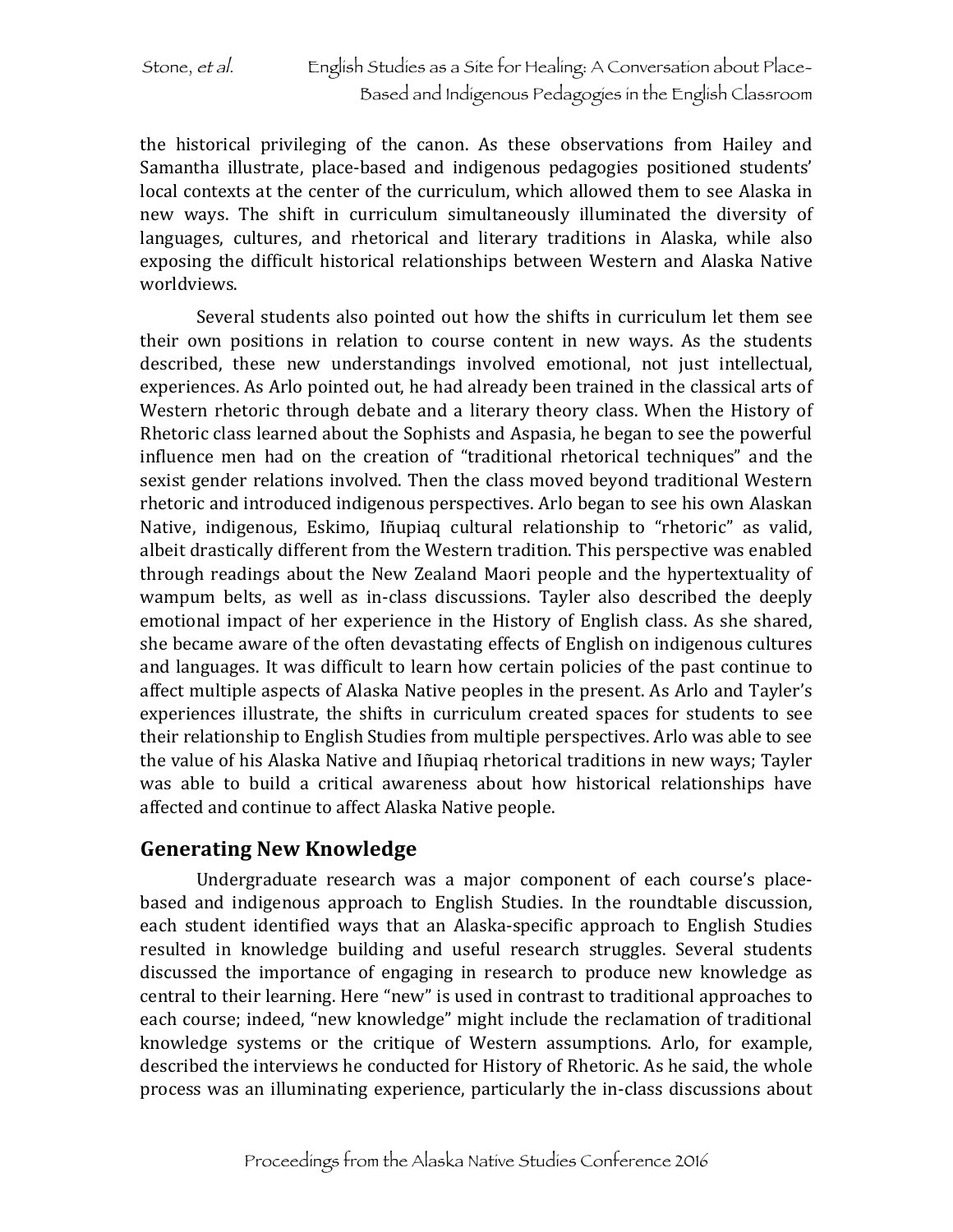how to structure the questions and the interview itself. He stated that it felt like students were kind of breaking ground with the research project. Class discussions became significant to Arlo because of the combination of these transformative feelings, the studies of the Western rhetorical tradition with all its implicit biases, and his process of seeing his own cultural identity in a different light. Whereas the History of Rhetoric class engaged students in interview-based research, Tayler and Hailey's History of the English Language class focused on archival and text-based research. As Tayler observed, this course was different from other English classes because students chose the focus of their research. This personal choice made the research meaningful to students. Tayler chose her artifact (a poem) because of the emotional response she had when she first read it in another class on Alaska Native literatures. Students also were able to research an area that lacks scholarship, which made Tayler feel that this work was meaningful outside of the classroom. Hailey added that the material students had to sift through to create a meaningful and wellresearched project was difficult but valuable--it forced students to hunt through material that was relevant to them as Alaskans and pushed them to uncover history about their home that they may have otherwise overlooked. Together, Arlo, Tayler, and Hailey's reflections highlight the centrality of undergraduate research to their engagement with course content. Each pointed to the relevance of the research projects to their personal interests and identities, their other coursework, and their local context as significant aspects of the projects. They also pointed to the importance of producing new knowledge as an aspect of the projects that shaped their understanding of English Studies in Alaska.

All of the students described productive struggles that they faced while conducting their research projects. Several students pointed out how difficult it was to locate sources and reliable information about their research topics. Hailey shared that it was astounding to see how little information and, paradoxically, how much conflicting information existed on many Alaska Native subjects. When she was researching her final project on the Tlingit "Raven Creation Myth," information was scarce both on the myth and on the Tlingit people. The class was also challenging in that there was not much scholarship on these texts in the first place and very few experts to consult on these matters. It was difficult for Hailey to feel she had authority on these subjects when no one else did. While Hailey emphasized her struggles with finding sources, locating accurate information, and wondering about her own authority to write about her topic, Samantha focused on how she used general scholarship to make a locally based research argument. Like Hailey, the most challenging aspect of History of the English Language was trying to find relevant Alaskan scholarship about the artifact she chose to examine: the 1991 *King Cove Women's Cookbook*. Ultimately, Samantha ended up using more general research on community cookbooks and related that scholarship back to her specific artifact. As Hailey and Samantha's insights highlight, unlike many undergraduate courses that ask students to rehash old arguments in their course projects, the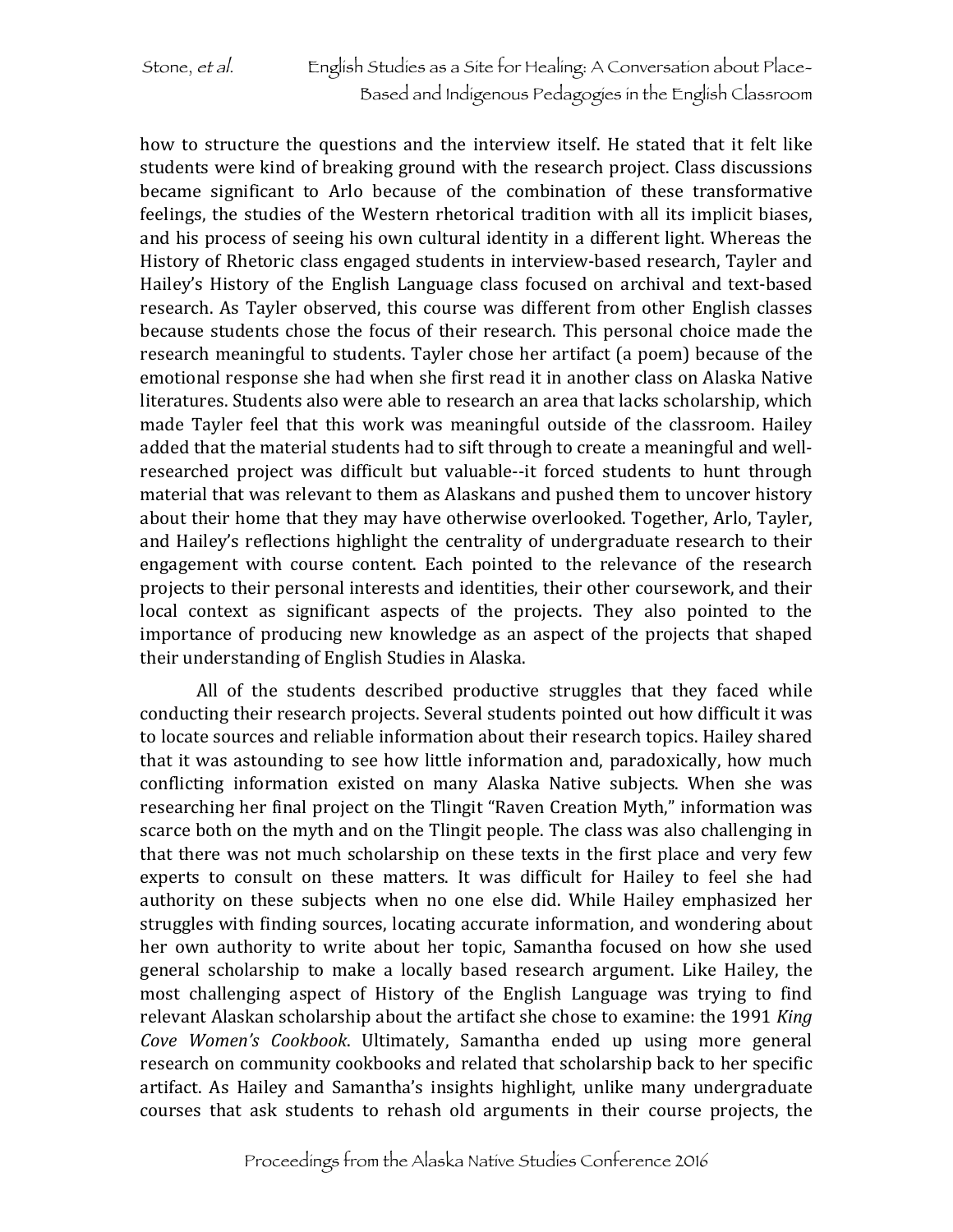undergraduate research projects in each of these courses challenged students to engage with Alaska-specific topics. As such, students had to conduct original research that pushed them to create new knowledge with few existing resources.

Hailey also described how she was productively challenged by her multimedia project in History of Rhetoric because the assignment asked students to articulate a rationale for including Alaska Native perspectives and epistemologies into the study of rhetoric. The beauty of diversity became a mantra for Hailey and for her final project. This project forced Hailey to carefully examine why she thought Alaska Native ways of thinking and knowing should be included in the class. For Hailey, making students ruminate on very deep and difficult questions like those introduced by this assignment is the kind of work that changes students. The multimedia project, then, was a pivotal part of her learning. Hailey's experience illustrates engagement with a different sort of knowledge production in which she had to reflect on her own beliefs and argue for the importance of indigenous epistemologies as rhetorical knowledge.

Additionally, Arlo noted the emotional struggle that the research projects raised for many of the students in both classes. Arlo stated that he, along with his class partner (who had been through much of the same sort of Western indoctrination as Arlo had), interviewed a student who self-identified as Alaska Native. It turned out to be more of an emotional experience than the students had anticipated. Arlo was unsure whether that emotion showed up in the transcripts of the interview, though. He knew the interviewee when they were children in rural Alaska and also knows their family, so he knew a little of the history surrounding the answers to some of the questions. Arlo remembered that some of the questions were about how family members communicate. The interview questions were valid enough, but what students of History of Rhetoric had not foreseen when writing the question were the emotions that would get stirred up in the interview. As Arlo's experience shows, the research projects were not only intellectual exercises, but were also deeply personal and emotional experiences that do not neatly fit into Western traditions of research.

### **Taking These Perspectives Forward**

Each of the students expressed an interest in advocating for others to recognize and appreciate the perspectives and knowledge they have gained through these courses. Hailey, for instance, recounted the impact of both classes on her personal relationships, saying that she has already taken what she learned from these classes and applied it in her own life. As Hailey explained, she has probably driven a few friends crazy unpacking their culturally forged ideas about people and place. She sees herself as a better person, a more compassionate person, for having taken these eye-opening courses. She feels privileged to be an advocate for understanding and to be able to have these emotionally charged conversations with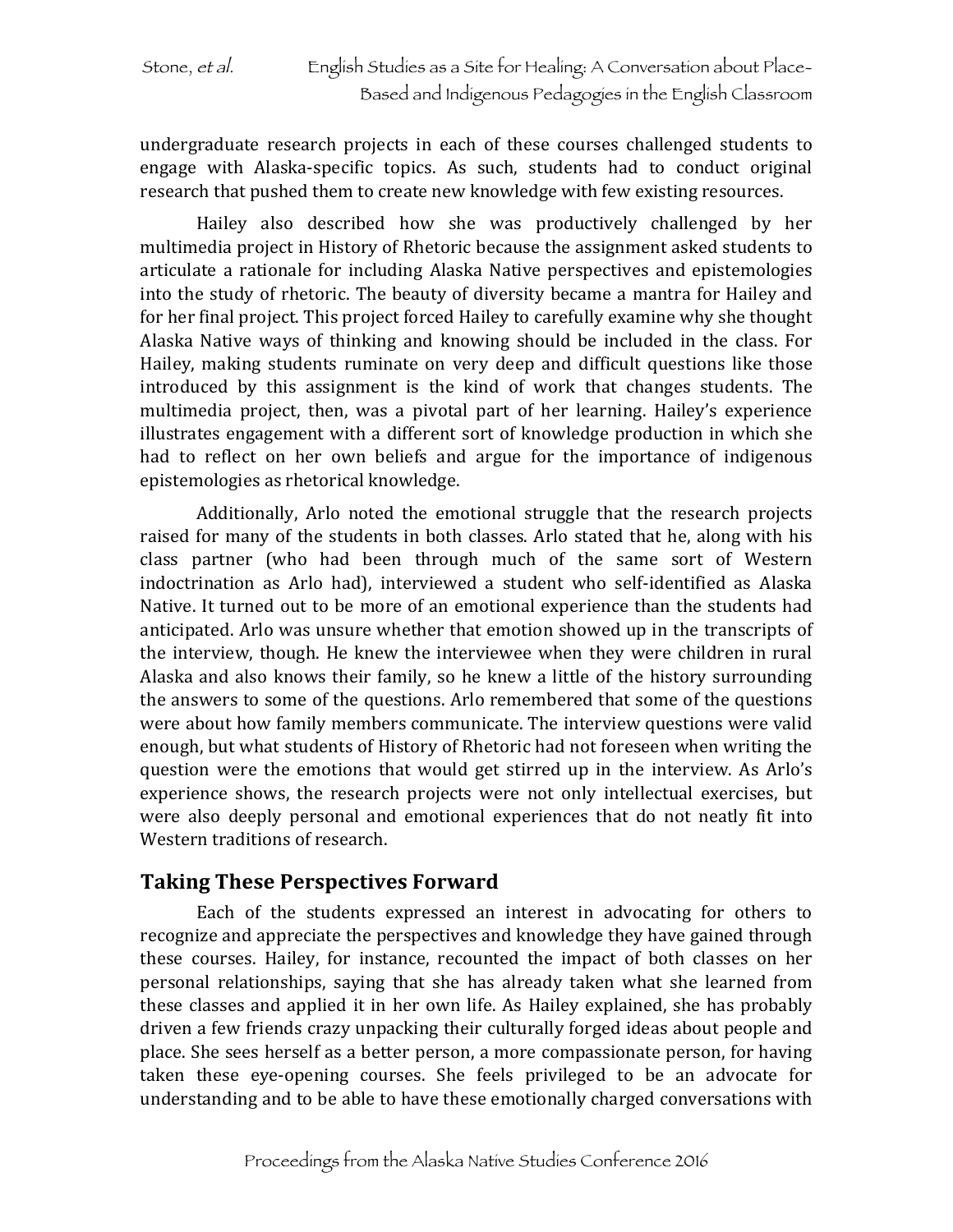people she loves so that hopefully they can become advocates for changes in perception as well.

Although Arlo's community-based activities did not entirely result from his experiences in History of Rhetoric, he described how his participation in the course influenced two recent projects. First, Arlo described how he used rhetorical insights in his bid for the 2016 NANA Regional Corporation At-Large Board of Directors seat. As he explained, an election publication is sent out to all the corporate stakeholders providing a biography and personal statement for each candidate. His personal statement went out to 8,000 residents of the Northwest Arctic Borough, most of whom are Iñupiaq and many of whom know him and his family personally and professionally. Arlo thus connected this persuasive, rhetorical writing to what he learned in Heather's course. Arlo also reflected on how how his thinking about rhetoric influenced a volunteer opportunity that he spearheaded. As Arlo explained, he pulled together a small group of Alaska Native students from UAA to offer a workshop at the 2015 Elders and Youth Conference. The workshop demonstrated the value of debate as a medium for the free and equal exchange of ideas, even when ideas are in conflict. Although Arlo's experience with the UAA Debate Team was a large factor in his leadership of this community project, Arlo connected the value of his initiative with the interventionist and local approach to learning about rhetoric taken in Heather's class, where students grappled with why rhetorical thinking might be relevant to Alaska's diverse residents.

Both Samantha and Tayler saw their learning in History of the English Language as a valuable tool in becoming culturally responsive and ethical future teachers. Samantha explained that learning how to have conversations about the presence of English in Alaska with people from varying backgrounds and with different viewpoints is an incredibly important skill to have, especially for those planning on becoming educators. Taking classes that do not exclusively privilege English, but rather take into account the history of English as it relates to other nondominant languages, is an important part of studying the language. She believes that it is absolutely necessary to privilege all languages and cultures equally. Understanding that English is not the only beautiful or important language, despite its status as the global *lingua franca*, is one positive step towards being an equalopportunity educator. As such, she thinks that taking into account the history of language--both the positive and negative histories--when she teaches or learns about English is going to be one major part of History of the English Language that she is going to take into her future. Tayler agreed with this position, adding that she believes that all English Studies courses should challenge their students to view the world from multiple perspectives. She plans on teaching in the future, and the course will definitely affect how she teaches the English language to her students. This course also gave her a new perspective on Alaska Native people and cultures and made her realize how important it is to continue with the revitalization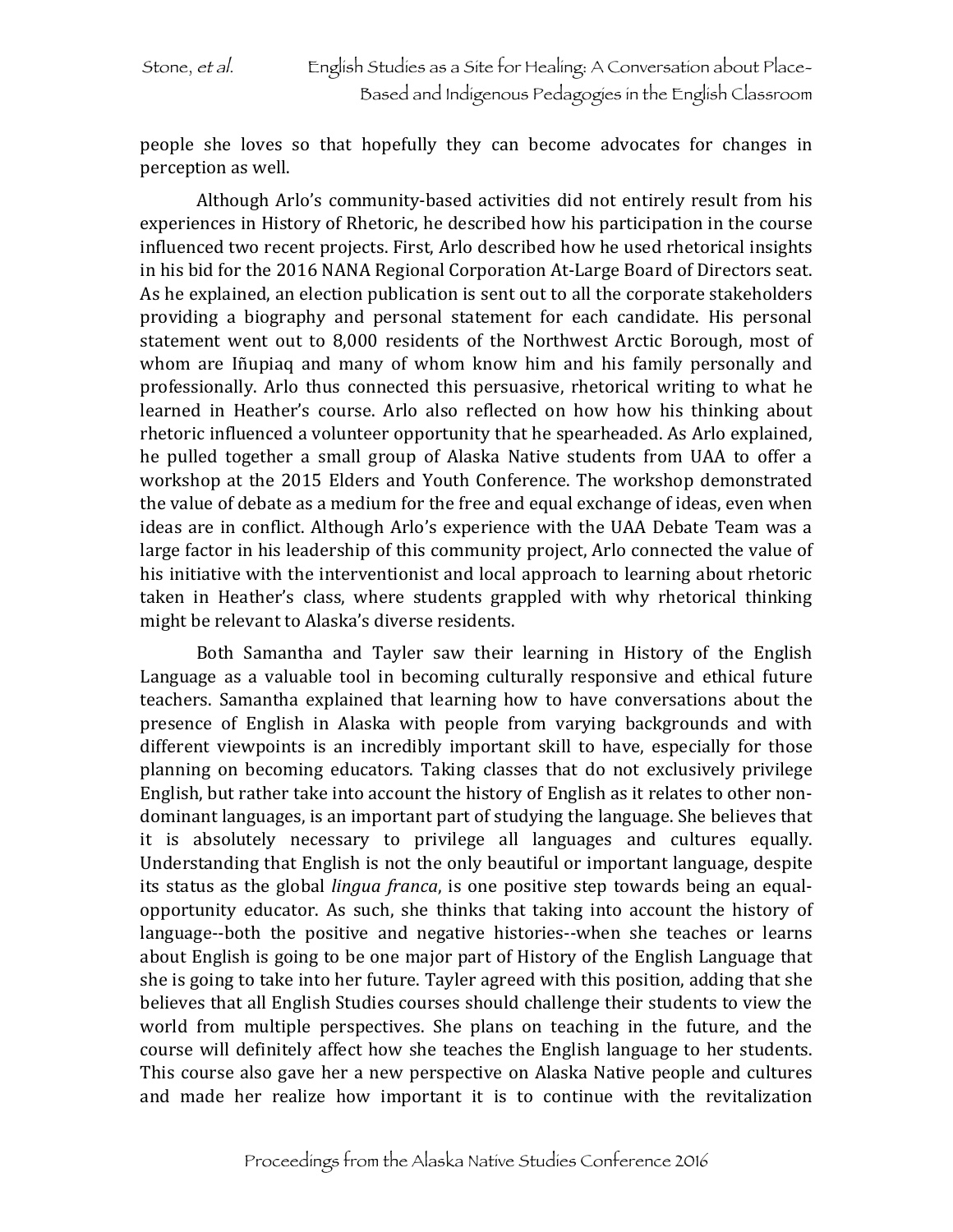movement. The level of understanding she gained through this course will affect how she uses language and how she interacts with others. She has gained a new respect and interest for indigenous cultures and all languages.

While Hailey spoke mostly about how her participation in both courses has influenced her interpersonal connections, Arlo connected his thinking about rhetoric in Heather's course to experiences where he can continue to work at the intersection of his Western training and Alaska Native-specific opportunities. Both Samantha and Tayler were able to reconsider their roles as future teachers of English in Alaska because of the experiences they had in Jennifer's course. In sum, all four of these students have expressed concrete ways in which the perspectives they cultivated in the classes have and will continue to shape their personal and professional lives.

### **Conclusion: English Studies as a Site for Healing**

Sharing these course revisions enabled Jennifer, Heather, Hailey, Tayler, Samantha, and Arlo to reflect upon the challenging and rewarding experiences in taking a more responsive, place-based, and delinked approach to two cornerstone courses in English Studies. This essay does not outline a perfect method for course revision, and Jennifer's and Heather's distinct approaches illustrate two methods that each have benefits and limitations. By discussing these pedagogical decisions, Jennifer and Heather were able to ask themselves what is preferable: to achieve a level of expertise in Alaska Native epistemologies *before* revising a course or to address the exigence of a locally responsive curriculum before determining *the best* way to take on such a revision? They concluded that neither option is necessarily superior to the other; instead, they focused on ways to support one another in ethically, mindfully, and respectfully bringing Alaska-specific questions to bear on their courses. Their collaborations (with each other and with community and institutional stakeholders) also helped them imagine how more faculty from across the university might be encouraged to take on such course adaptations with mentorship and professional development.

All four students agreed that English Studies can be--and should be--a site for healing that can begin within a course and can extend beyond the classroom. Both Tayler and Arlo came to view English Studies as a site for recognition, understanding, and perspective-building. Tayler concluded that learning about all aspects of the English language--the positive as well as the negative effects--allows students to realize how valuable and important indigenous languages are. As she said, language is an integral part of a person's identity; she believes that when language is valued, the individual's culture is valued, as well. For Arlo, English Studies is central to the goals of higher education because studying English is not at all about the study of commas and semicolons. He commented that the true focus of the discipline is on the content of words, their form and function, their exigence, and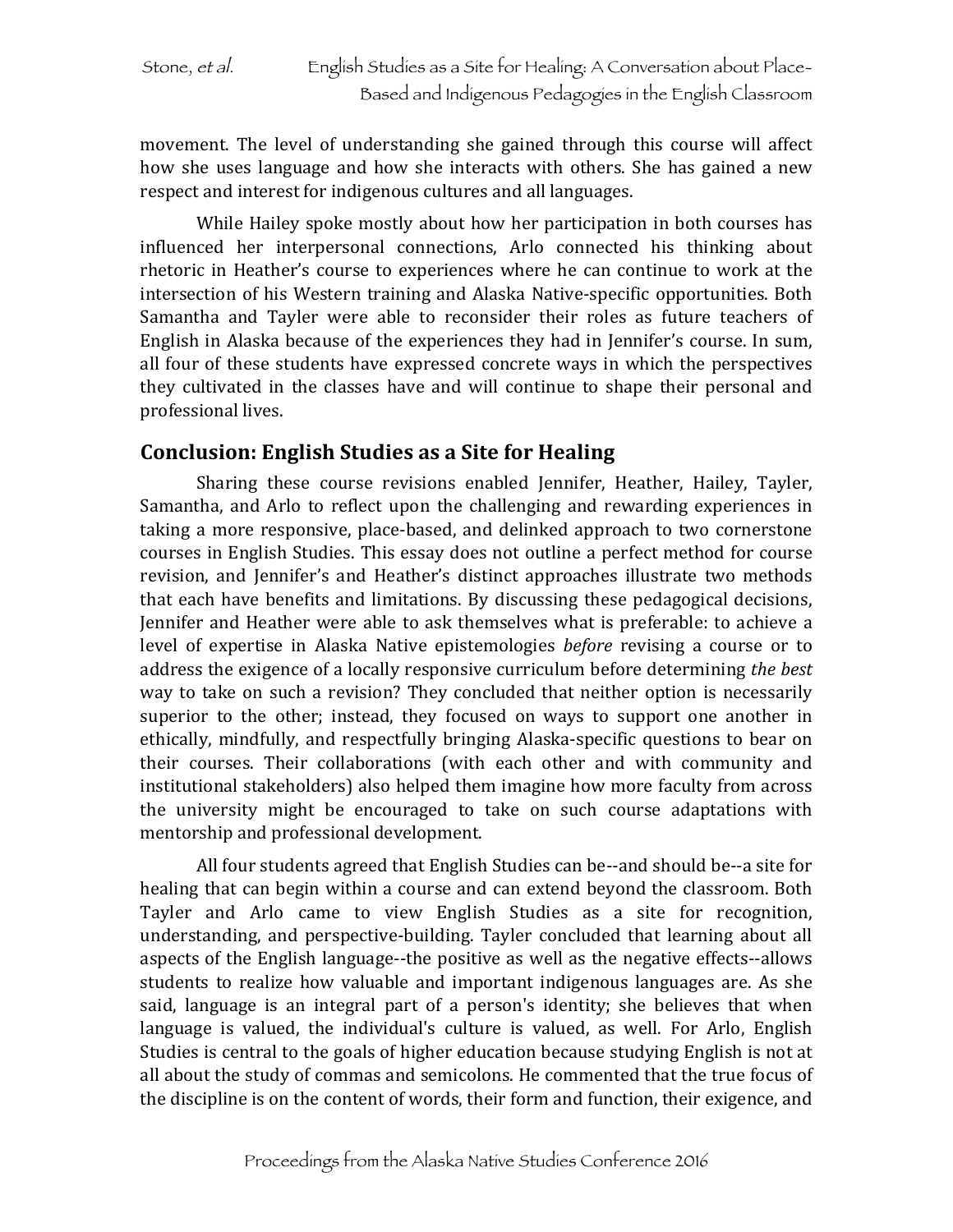their effects on societies. English Studies has helped Arlo understand the history and motivations, both unconscious and conscious, of the English-centric cultures that have produced literature. This awareness puts Western civilization in a clearer perspective and helps Arlo juxtapose it with his Alaska Native heritage. This awareness has empowered him through greater understanding of himself, his state, and his world.

Hailey and Samantha both came to value English Studies as a site for healing based on their experiences as English majors who have been exposed to the various ways people use language and to what ends this language use is put. Hailey concluded that many English courses expose students to stories, people, and lives different from their own. In this way, courses promote thought-provoking discussion and, when things are going well, an understanding of worlds and lives that are different from those students grow up knowing. Samantha came to realize that English Studies takes into account histories, places, philosophies, truths, fictions, and other manners of communication. Because English Studies is a place where all of these things converge, it is only right that it then is the place where these things can be deconstructed in such a way that "outsiders" would be able to examine the cause of their historical exclusion from English Studies.

Both Arlo and Hailey developed awareness of how the study of language can make apparent other sites for healing and can point to shared responsibilities for pursuing such repair. Arlo's reflection on rhetoric's relationship to power helped him to rethink the healing power of any form of post-secondary education. He now contends that because the University of Alaska has certain powers it therefore is obligated to empower those that enter its classrooms as students. The ivory tower is not all-powerful, but its power to shape students' understanding of themselves and the world must be acknowledged and addressed responsibly. This can lead to healing of the trauma suffered by people who have lived, sustained, thrived, and learned how to self-govern despite the violence of colonization. According to Arlo, the ability for a people to thrive, live sustainably, and live in reciprocity with not just their own species but with the plants and animals for this amount of time should be proof enough of the significance of Alaska Native culture. Hailey learned that healing happens when there is compassion, and compassion cannot truly exist without understanding. From her perspective, English Studies is the perfect venue for students to learn and begin to understand because, at its core, English Studies is about human beings--our differences, our similarities, our extremities, and our conventions. English Studies has the potential to promote compassion through examining and understanding differences and, therefore, arms students with the tools to promote healing wherever they journey.

Students' insights about these course revisions along with the research projects they produced in both classes will continue to inform Jennifer and Heather as they take on new iterations of culturally responsive and culturally sustaining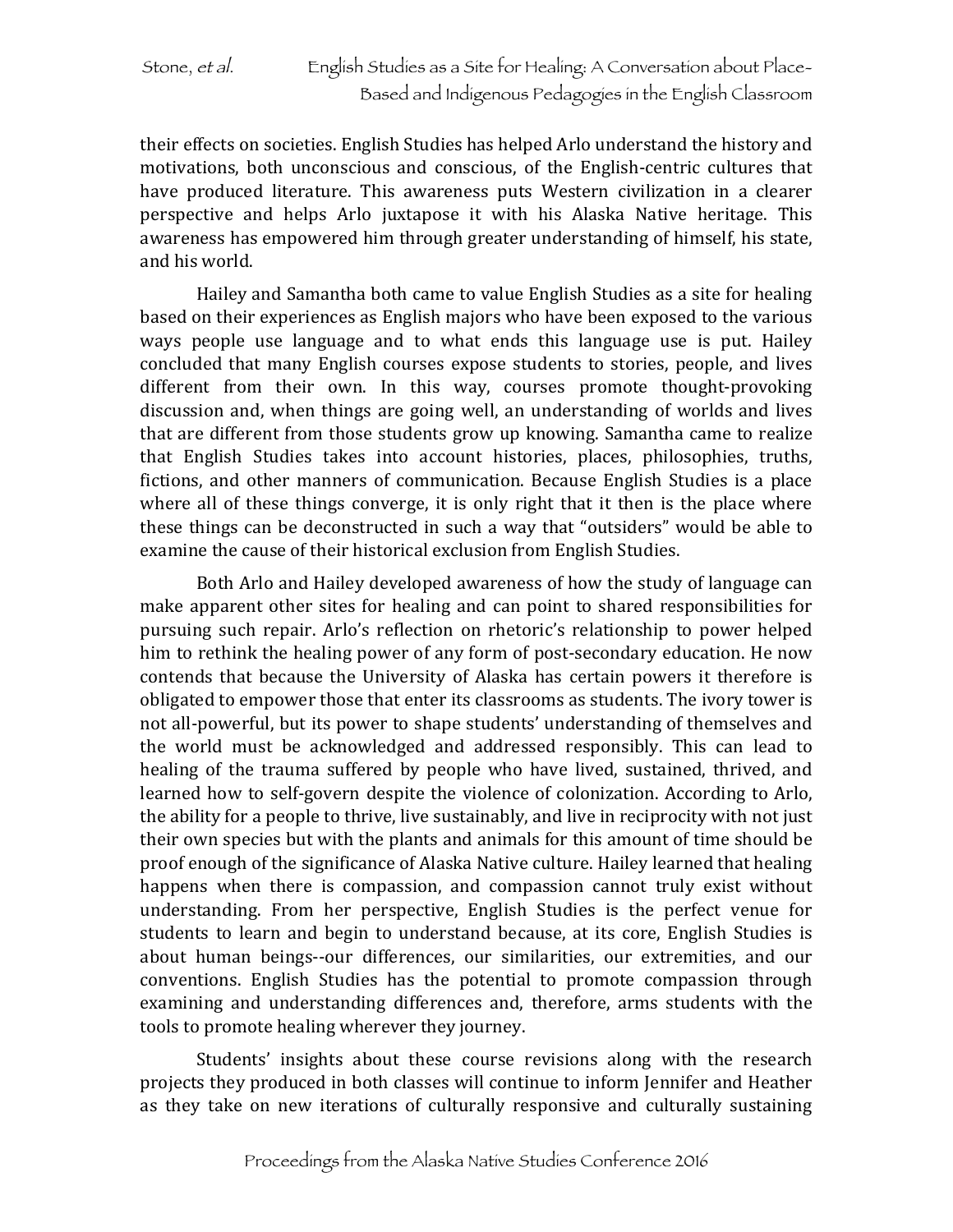pedagogy. Additionally, both instructors remain open to making changes to their pedagogies and course designs as they seek out opportunities to listen and learn from the many individuals who can help them deepen their awareness of Alaska Native epistemologies, values, needs, and desires.

Finally, both Jennifer and Heather agreed that English educators should not and cannot, ethically, remain neutral bystanders in perpetuating traditions of language study that tacitly condone colonial practices that continue to have devastating effects on the people living in this region of the world. Simply put, English educators are implicated in histories of language and their influences in Alaska. To not engage in these difficult topics is to remain complicit with colonial histories of language. Framing English Studies as a site for healing attempts to disrupt historical knowledge, language practices, and habits of mind that uphold intellectual colonization. By taking such steps, English educators can gradually begin to re-envision English Studies in ways that can continue to unlock its healing potential.

### **Acknowledgments**

The authors would like to thank all of the students from ENGL A476: History of the English Language and ENGL A434: History of Rhetoric for joining us in reenvisioning English Studies. Jennifer's project was supported by a UNAC Faculty Development Award and a Making Learning Visible Mini-grant. Heather's project was supported by a FLEUR Award from the Office of Undergraduate Research and Scholarship.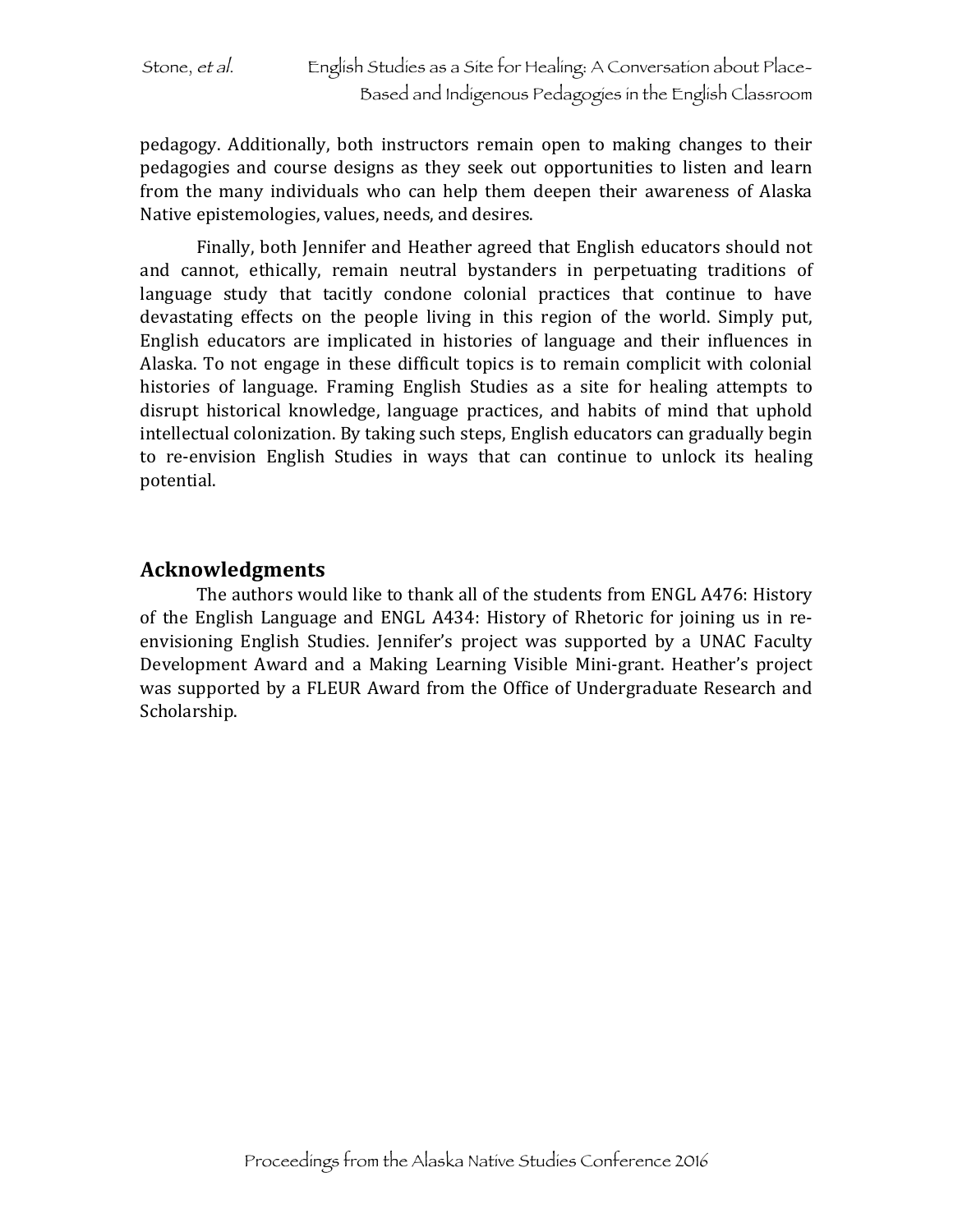### **References**

- Baca, D., & Villanueva, V. (Eds.). (2010). *Rhetorics of the Americas: 3114 BCE to 2012 CE.* New York, NY: Palgrave Macmillan.
- Breinig, J.T.X. (2014). Knowing our history, charting our future. In B. G. Leonard, J.T.X. Breinig, L. A. Carpluk, S. C. Lind, M. S. T. Williams, T. Swenson, ...& R. Barnhardt (Eds.), *Transforming the university: Alaska Native studies in the* 21st century (pp. 10-13). Minneapolis, MN: Two Harbors Press.
- Buck, R. A. (2003). Why? and how? Teaching the history of the English language in our new millennium. *English Today 73, 19*(1), 44-49.
- Coleman, D. with Battiste, M., Henderson, S., Findlay, I., & Findlay, L. (2012). Different knowings and the indigenous humanities. *English Studies in Canada*, *38*(1), 141-159.
- Dauenhauer, R. (1997). *Conflicting visions in Alaskan education* (3<sup>rd</sup> ed.). Juneau, AK: Tlingit Readers, Inc.
- Driskill, Q. (2015). Decolonial skillshares: Indigenous rhetorics as radical practice. In L. King, R. Gubele, & J. R. Anderson (Eds.), *Survivance, sovereignty, and story: Teaching American Indian rhetorics.* (pp. 57-78). Logan, UT: Utah State University Press.
- Jackson III, R. L. (2011). When will we all matter: A frank discussion of progressive pedagogy. *Rhetoric Review, 30*(2), 117-8.
- Kalytiak, T. (2015, September 13). Q-and-A: Jeane Breinig, UAA Interim Associate Vice Chancellor for Alaska Natives & Diversity. *Green & Gold News.* Retrieved from http://greenandgold.uaa.alaska.edu/blog/37106/q-and-a-jeanebreinig-uaa-interim-vice-chancellor-for-alaska-natives-diversity/
- Lyons, S. R. (2000). Rhetorical sovereignty: What do American Indians want from writing? *College Composition and Communication,* 51(3), 447-468.
- Mignolo, W. D. (2007). Delinking. *Cultural Studies, 21*(2), 449-514.
- Morse-Gagné, E. (2011). From Sutton Hoo to Tougaloo: Teaching HEL at an HBCU. *Studies in Medieval and Renaissance Teaching, 18*(1), 19-33.
- Powell, M. (2011). This is a story about a belief. *Rhetoric Review, 30*(2), 120-123.
- Smith, L.T. (2012). *Decolonizing methodologies: Research and indigenous peoples* (2nd ed.). London: Zed Books.
- Stone, J.C. (forthcoming). Developing local approaches to the history of English: An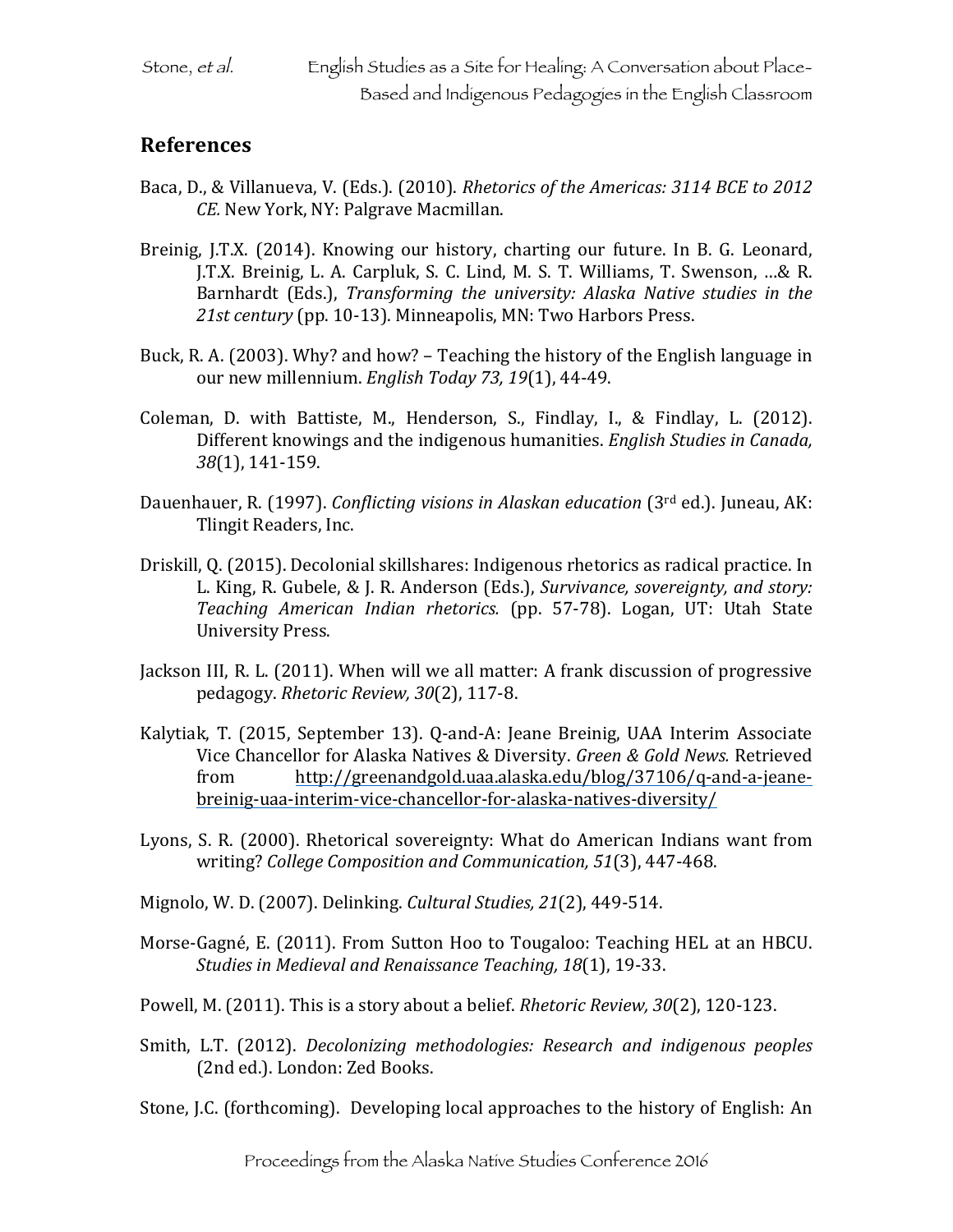Alaskan Example. In C. Moore & C. Palmer (eds.), *Teaching the history of the English language.* New York, NY: Modern Language Association.

Twitchell, X.L. (2013). Closing remarks. Presented at the Alaska Federation of Natives Convention, Fairbanks, AK.

## **About the Authors / Participants**

**Dr. Jennifer C. Stone** is an Associate Professor of English at the University of Alaska Anchorage, where she teaches courses on linguistics and writing. In her research, she focuses on how individuals, families, and communities accumulate literacy and language resources across home, community, school, workplace, civic, and affinitybased contexts. Her current research projects investigate the history of English in Alaska and the roles that language, literacy, and technology play in the lives of contemporary Alaskans. Jennifer is originally from Maryland and has lived in Anchorage for the last ten years. She has been learning Yup'ik for the past few years through UAA and the Urban Eskimo Language Revitalization Project.

**Dr. Heather Brook Adams**, Assistant Professor of English at the University of Alaska Anchorage, specializes in rhetoric and writing studies. Heather's feminist research explores rhetorics of shame, reproduction, and motherhood in women's recent history and contemporary culture. Heather teaches various rhetoric and writing courses and writes about feminist pedagogy. Born in Ohio, Heather first came to Alaska as a student of Middlebury College's Bread Loaf School of English. She worked at a nonprofit in Anchorage before earning her doctoral degree at Pennsylvania State University. Having returned to Alaska, Heather enjoys exploring how place and culture can inform her teaching.

**Tayler Snoddy** is a recent graduate of the University of Alaska Anchorage, where she studied English with a concentration on Secondary Education. She plans to pursue a Masters of Arts in Teaching at UAA. As a born-and-raised Alaskan, she plans to stay in the area and teach at the high school level. Outside of the classroom, Tayler enjoys reading, hiking, and fishing.

**Samantha Mack** is Unangax Aleut, from King Cove, Alaska. She recently graduated from the University of Alaska Anchorage with a double major in English and Political Science and a minor in Alaska Native Studies. During her undergraduate studies Samantha completed her two senior theses: "Signs and Sounds of Maldon: The Semiotics of Translation in The Battle of Maldon" for English and "The Five Civilized Tribes in the United States Civil War" for Political Science. Samantha is pursuing a Master of Arts in English and working as a Teaching Assistant.

**Hailey Nicolet-Lloyd** is a recent graduate of the English program at the University of Alaska Anchorage. Hailey served as a professional writing research intern to Dr.